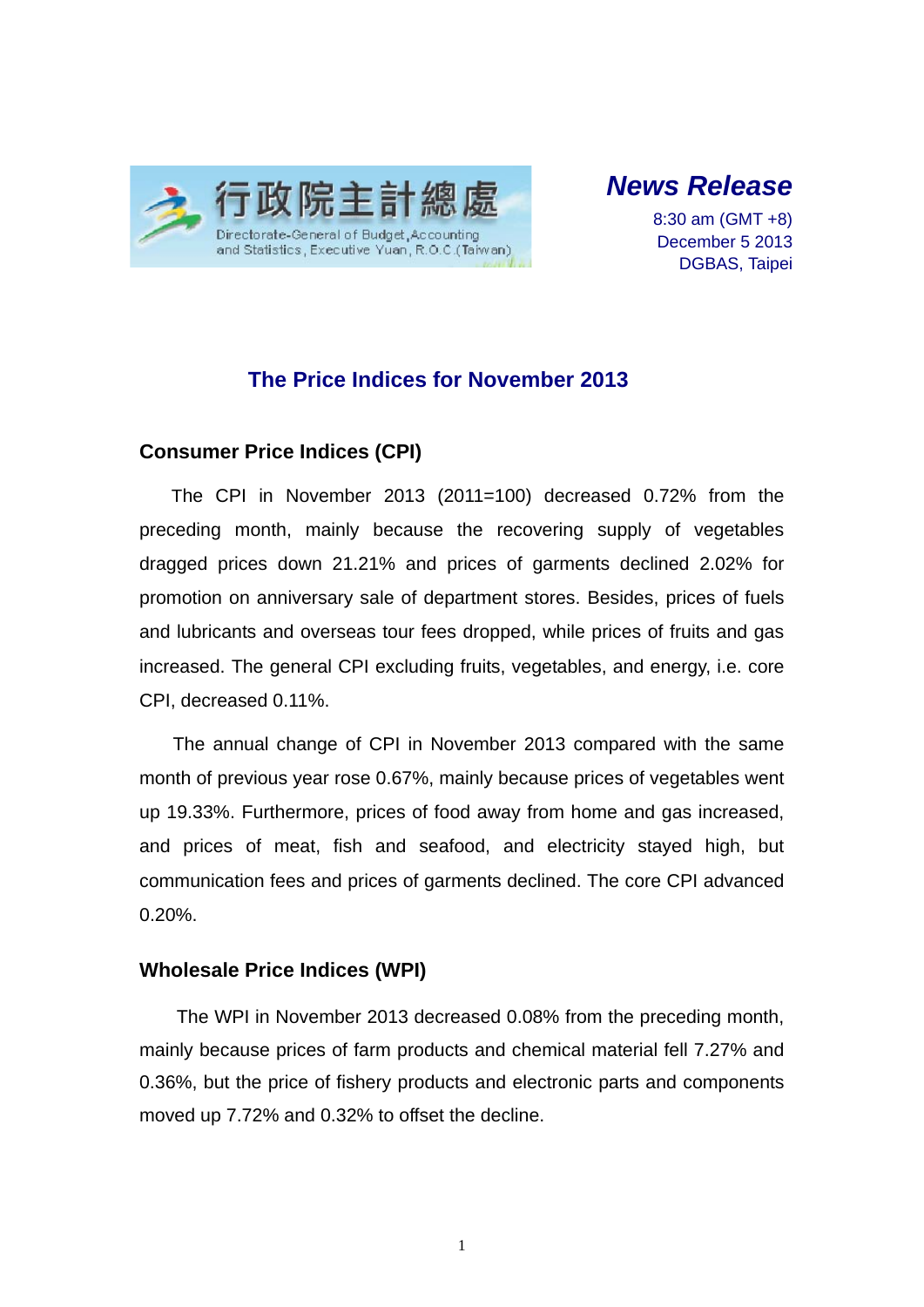The annual change of WPI in November 2013 compared with the same month of 2012 decreased 0.95%, mainly because prices of machinery and equipment, basic metals, computers, electronic and optical products went down 4.16%, 4.06%, and 3.56% respectively, while prices of water supply, electricity and gas advanced 8.39%. The WPI for domestic sales excluding imports increased 0.50%, import price index moved down 2.81% and export price index declined 0.44%.



#### **Statistical Tables**

Table1 The Changes of Consumer Price Indices Table2 The Changes of Wholesale Price Indices Table3 The Changes of Import Price Indices Table4 The Changes of Export Price Indices

#### **For Further Information:**

*Statistics Database:* http://eng.stat.gov.tw/ *DGBAS* news releases on the Internet: http://eng.dgbas.gov.tw/ *Tel:* +886-2-23803449; *Fax:* +886-2-23803465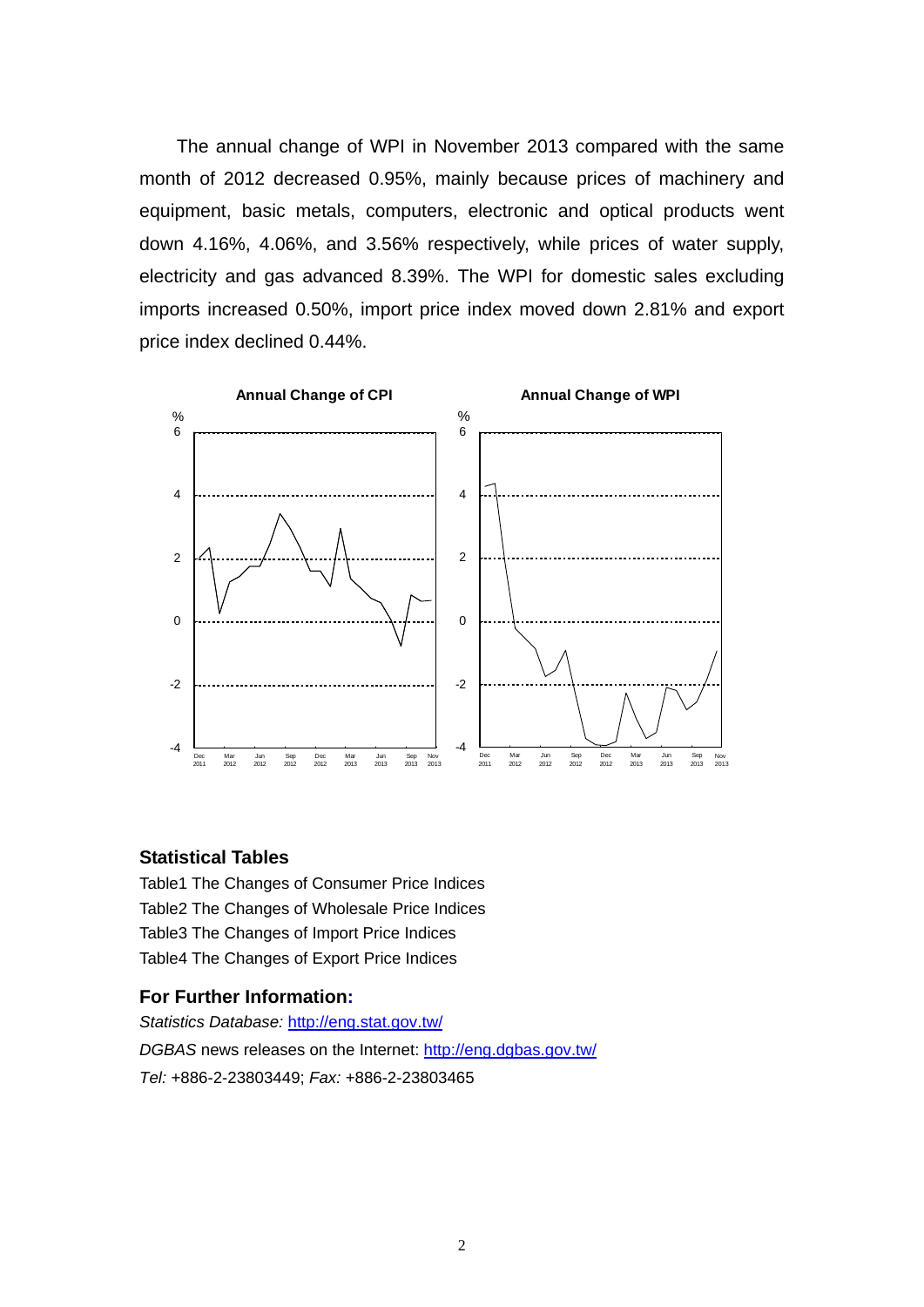## Table 1 The Changes of Consumer Price Indices

Nov. 2013

|                                                         |                   |                  |                    |                    | The First Eleven |
|---------------------------------------------------------|-------------------|------------------|--------------------|--------------------|------------------|
|                                                         | Weight<br>$(\%0)$ |                  | Compared           | Compared           | Months of 2013   |
|                                                         |                   | Index of         | with               | with the           | Compared with    |
| Groups                                                  |                   | Nov. 2013        | Previous           | Same Month         | the Same Period  |
|                                                         |                   | $(2011=100)$     | Month              | of Previous        | of Previous Year |
|                                                         |                   |                  | (% )               | Year $(\%)$        | (% )             |
| General Index                                           | 1,000.00          | 103.03           | $-0.72$            | 0.67               | 0.83             |
| The Basic Group                                         |                   |                  |                    |                    |                  |
| 1. Food                                                 | 251.94            | 107.04           | $-1.95$            | 2.70               | 1.25             |
| Meat                                                    | 19.96             | 103.41           | 0.59               | 4.48               | 4.19             |
| Eggs                                                    | 1.94              | 99.47            | 3.07               | $-4.25$            | $-3.77$          |
| Fish & Seafood                                          | 15.57             | 106.54           | $-0.90$            | 4.03               | 2.17             |
| Vegetables                                              | 19.69             | 126.63           | $-21.21$           | 19.33              | 3.35             |
| Fruits                                                  | 22.58             | 114.93           | 1.82               | $-0.43$            | $-3.49$          |
| 2. Clothing                                             | 37.68             | 107.89           | $-1.70$            | $-2.81$            | 0.06             |
| Garments                                                | 29.43             | 110.14           | $-2.02$            | $-2.91$<br>0.76    | 0.25             |
| 3. Housing                                              | 271.35            | 102.07           | 0.14               |                    | 0.92             |
| <b>Residential Rent</b>                                 | 182.23            | 101.53           | 0.06               | 0.56               | 0.68             |
| Water, Electricity & Gas Supply                         | 36.99             | 105.56           | 0.65               | 2.57               | 2.57             |
| 4. Transportation & Communication                       | 153.36            | 100.16           | $-0.35$            | $-0.94$            | 0.56             |
| Fuels & Lubricants                                      | 35.24<br>22.38    | 107.87<br>100.08 | $-1.11$<br>$-0.08$ | 0.03<br>0.69       | 2.83<br>0.46     |
| <b>Transportation Fees</b><br><b>Communication Fees</b> | 34.91             | 91.17            | $-0.02$            | $-3.83$            | $-0.30$          |
| 5. Health                                               | 49.24             | 102.10           | 0.13               | 0.57               | 1.24             |
| Medical Care Services                                   | 33.59             | 102.00           | 0.06               | 0.42               | 1.04             |
| 6. Education & Entertainment                            | 168.44            | 100.12           | $-0.89$            | $-0.09$            | 0.39             |
| <b>Educational Expenses</b>                             | 97.20             | 99.49            | $-0.16$            | $-0.34$            | 0.00             |
| <b>Entertainment Expenses</b>                           | 71.24             | 100.98           | $-1.87$            | 0.24               | 0.86             |
| 7. Miscellaneous                                        | 67.99             | 101.80           | 0.31               | $-0.29$            | 0.40             |
| Tobacco & Betel Nuts                                    | 11.54             | 108.21           | 0.63               | 2.83               | 3.53             |
| Services For Nursery & Nursing Care <sup>1</sup>        | 6.73              | 95.45            | 0.00               | 1.69               | $-1.63$          |
| <b>Commodity and Service Groups</b>                     |                   |                  |                    |                    |                  |
| 1. Commodity                                            | 425.11            | 105.12           | $-1.44$            | 1.01               | 0.83             |
| Non-durable Consumer Goods                              | 280.71            | 106.95           | $-1.85$            | 2.35               | 1.58             |
| Semi-durable Consumer Goods                             | 62.74<br>81.65    | 105.05<br>97.08  | $-0.90$<br>$-0.28$ | $-1.48$<br>$-2.40$ | 0.21<br>$-1.75$  |
| Durable Consumer Goods<br>2. Service                    | 574.89            | 101.31           | $-0.16$            | 0.40               | 0.77             |
| Food Away From Home                                     | 98.99             | 104.43           | 0.13               | 1.08               | 1.59             |
| <b>Housing Service</b>                                  | 199.51            | 101.38           | 0.06               | 0.56               | 0.62             |
| Transportation & Communication Service                  | 83.75             | 96.45            | $-0.03$            | $-1.57$            | $-0.18$          |
| <b>Medical Care Service</b>                             | 33.59             | 102.00           | 0.06               | 0.42               | 1.04             |
| Education & Entertainment Service                       | 128.35            | 101.71           | $-1.01$            | 0.70               | 1.16             |
| Frequency of Purchase Group                             |                   |                  |                    |                    |                  |
| Items to buy about once a month                         | 249.89            | 105.86           | $-0.87$            | 1.98               | 1.72             |
| Items to buy about once every three months              | 153.96            | 103.96           | $-1.76$            | 0.79               | 0.45             |
| Items to buy about once every six months                | 107.69            | 103.96           | $-0.76$            | $-0.09$            | 1.56             |
| Items to buy about once a year                          | 118.47            | 102.85           | $-0.02$            | 0.64               | 0.70             |
| Items to buy infrequently                               | 208.20            | 99.39            | $-0.72$            | $-0.64$            | $-0.28$          |
| Other Special Group                                     |                   |                  |                    |                    |                  |
| General Index Excluding Fruits & Vegetables             | 957.74            | 102.17           | $-0.12$            | 0.28               | 0.86             |
| General Index Excluding Fruits, Vegetables &            | 890.26            | 101.77           | $-0.11$            | 0.20               | 0.70             |
| Energy                                                  |                   |                  |                    |                    |                  |
| General Index Excluding Imputed Rent                    | 838.21            | 103.32           | $-0.86$            | 0.70               | 0.86             |
| Households in Different Disposable Income Groups        |                   |                  |                    |                    |                  |
| Lowest 20% Disposable Income Group                      | 1,000.00          | 103.60           | $-0.76$            | 1.03               | 0.99             |
| Middle 60% Disposable Income Group                      | 1,000.00          | 103.12           | $-0.72$            | 0.77               | 0.89             |
| Highest 20% Disposable Income Group                     | 1,000.00          | 102.76           | $-0.71$            | 0.55               | 0.84             |
|                                                         |                   |                  |                    |                    |                  |

Note: 1.includes nannies, housecleaning expenses and services paid for keeping household running efficiently. 2.All data are subject to revision 3 months after original publication due to late reports and corrections by respondents.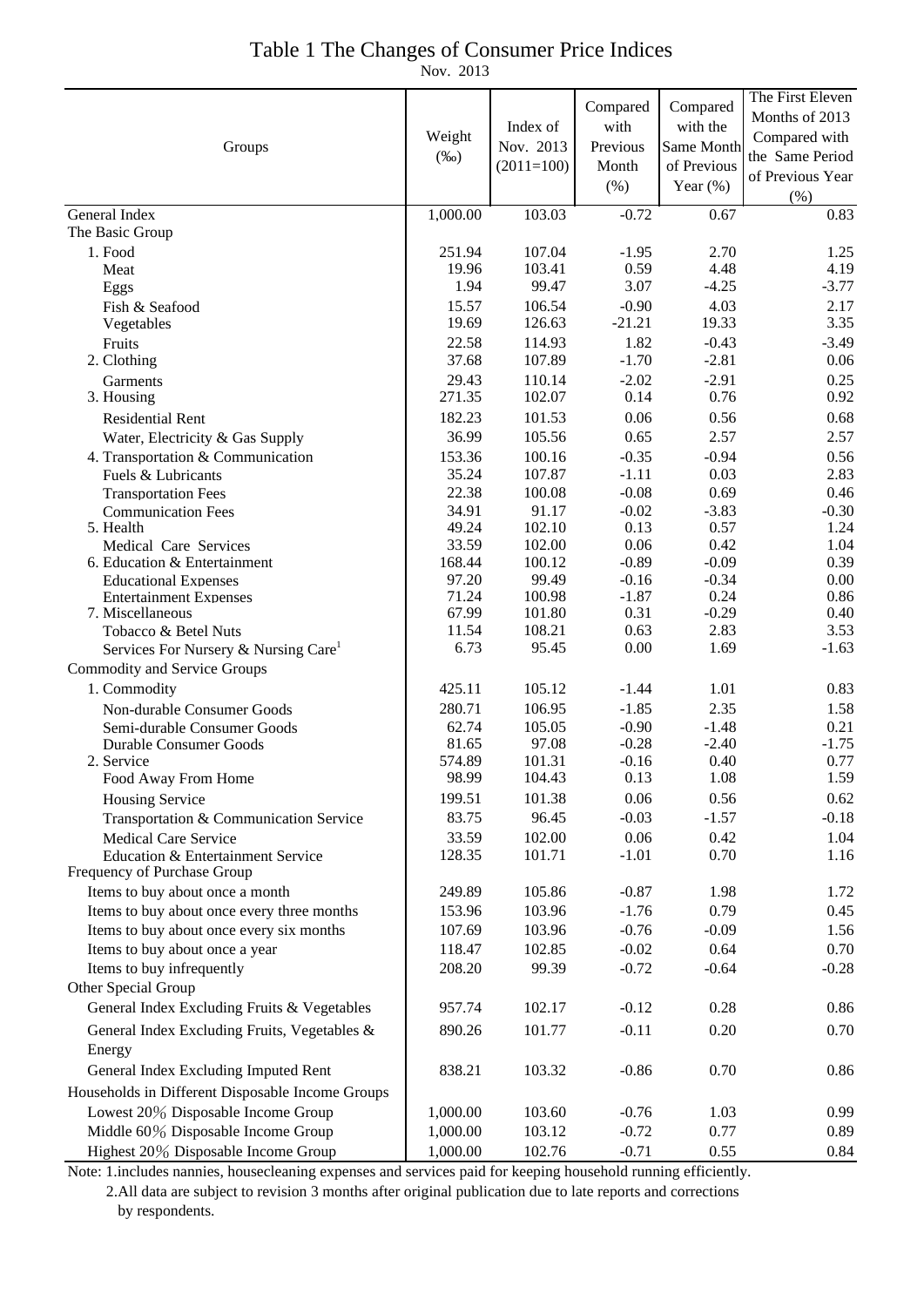### Table 2 The Changes of Wholesale Price Indices

Nov. 2013

|                                                  |                   |              |                    | Compared        | The First Eleven |
|--------------------------------------------------|-------------------|--------------|--------------------|-----------------|------------------|
| Groups                                           |                   | Index of     | Compared           | with the Same   | Months of 2013   |
|                                                  |                   | Nov. 2013    | with Previous      | Month of        | Compared with    |
|                                                  |                   | $(2011=100)$ | Month              | Previous Year   | the Same Period  |
|                                                  |                   |              | (% )               | (% )            | of Previous Year |
|                                                  |                   |              |                    |                 | (% )             |
| General Index                                    | 1000.00<br>298.00 | 95.70        | $-0.08$<br>$-0.31$ | $-0.95$<br>0.50 | $-2.64$          |
| <b>Domestic Sales Excluding Imports</b>          |                   | 98.99        |                    |                 | $-0.83$          |
| Imports                                          | 334.08            | 93.03        | $-0.03$            | $-2.81$         | $-4.75$          |
| Exports                                          | 367.92            | 95.29        | 0.05               | $-0.44$         | $-2.28$          |
| <b>Basic Group</b>                               |                   |              |                    |                 |                  |
| 1. Agriculture, Forestry, Fishing & Animal       |                   |              |                    |                 |                  |
| <b>Husbandry Products</b>                        | 28.46             | 97.33        | $-2.16$            | 0.90            | $-6.05$          |
| (1) Farm Products                                | 15.22             | 93.98        | $-7.27$            | $-2.26$         | $-6.64$          |
| (2) Poultry & Livestock Products                 | 6.96              | 96.98        | 0.70               | 0.63            | 2.58             |
| (3) Forest Products                              | 0.33              | 102.51       | 1.00               | 7.32            | 8.05             |
| (4) Fishery Products                             | 5.95              | 106.51       | 7.72               | 9.66            | $-11.51$         |
| 2. Quarrying & Minerals Products                 | 68.10             | 96.29        | $-0.15$            | $-0.02$         | $-4.73$          |
| (1) Crude Petroleum & Natural Gas                | 48.99             | 101.62       | $-0.50$            | 0.31            | $-3.21$          |
| (2) Quarrying Products & Other Mineral Products  | 19.10             | 80.65        | 0.96               | $-1.03$         | $-10.08$         |
| 3. Manufacturing Products                        | 876.63            | 94.84        | $-0.03$            | $-1.41$         | $-2.59$          |
| $(1)$ Foods                                      | 23.64             | 100.51       | $-0.30$            | $-0.31$         | 0.53             |
| (2) Beverages                                    | 5.11              | 104.00       | 0.18               | 0.37            | 0.96             |
| (3) Tobaccos                                     | 2.24              | 111.29       | 0.00               | 2.27            | 3.02             |
| (4) Textile Products                             | 18.30             | 97.52        | 0.20               | 0.70            | $-1.02$          |
| (5) Wearing Apparel & Clothing Accessories       | 3.47              | 105.89       | 0.39               | 0.87            | 0.87             |
| (6) Leather, Fur & Related Products              | 3.83              | 111.69       | 1.38               | 7.88            | 3.81             |
| (7) Wood & Bamboo Products                       | 1.79              | 104.64       | 0.31               | 4.97            | 4.63             |
| (8) Pulp, Paper, Paper Products & Printed Matter | 13.84             | 92.96        | $-0.09$            | $-0.23$         | $-1.72$          |
| (9) Petroleum & Coal Products                    | 63.88             | 102.49       | $-0.32$            | $-1.64$         | $-1.89$          |
| (10)Chemical Material                            | 117.65            | 91.16        | $-0.36$            | $-0.30$         | $-1.12$          |
| (11) Chemical Products & Medical Goods           | 28.96             | 92.88        | $-0.24$            | $-3.57$         | $-4.91$          |
| (12) Rubber & Plastic Products                   | 23.42             | 95.33        | $-0.02$            | $-3.50$         | $-2.88$          |
| (13) Non-metallic Mineral Products               | 19.84             | 88.44        | $-0.80$            | $-7.62$         | $-8.60$          |
| (14) Basic Metals                                | 80.93             | 81.92        | 0.36               | $-4.06$         | $-7.43$          |
| (15) Fabricated Metal Products                   | 39.13             | 93.72        | 0.19               | 0.10            | $-1.75$          |
| (16) Electronic Parts & Components               | 227.68            | 98.13        | 0.32               | 0.22            | $-1.47$          |
| (17) Computer, Electronic & Optical Products     | 67.69             | 93.59        | $-0.51$            | $-3.56$         | $-4.07$          |
| (18) Electrical Equipment                        | 27.16             | 95.54        | $-0.13$            | $-2.92$         | $-2.23$          |
| (19) Machinery & Equipment                       | 60.18             | 95.45        | $-0.33$            | $-4.16$         | $-4.94$          |
| (20) Transport Equipment & Parts                 | 36.02             | 100.04       | 0.10               | $-0.40$         | $-0.90$          |
| (21) Furniture & Fixtures                        | 3.96              | 102.00       | 0.36               | 1.18            | $-0.01$          |
| (22) Miscellaneous Products                      | 7.95              | 105.02       | 0.21               | 4.70            | 3.02             |
| 4. Water Supply, Electricity & Gas               | 26.82             | 119.30       | 0.41               | 8.39            | 6.89             |
| By Stage of Processing                           |                   |              |                    |                 |                  |
| 1. Crude Materials                               | 87.80             | 94.49        | 0.01               | $-0.01$         | $-2.95$          |
| 2. Intermediate Materials                        | 396.99            | 95.39        | $-0.02$            | $-1.46$         | $-2.53$          |
| 3. Finished Goods                                | 147.31            | 99.62        | $-0.66$            | $-1.36$         | $-2.86$          |
| (1) Capital Equipment                            | 45.19             | 93.89        | $-0.53$            | $-5.33$         | $-6.43$          |
| (2) Consumer Goods                               | 102.13            | 102.68       | $-0.71$            | 0.59            | $-0.98$          |
| Special Groups                                   |                   |              |                    |                 |                  |
| <b>Domestic Sales</b>                            | 632.08            | 95.85        | $-0.17$            | $-1.23$         | $-2.88$          |
| <b>Domestic Products</b>                         | 665.92            | 97.13        | $-0.11$            | 0.01            | $-1.49$          |
| Non-Heavy Chemical Industrial Products           | 157.57            | 96.98        | 0.02               | $-0.59$         | $-1.44$          |
| Heavy Chemical Industrial Products               | 719.06            | 94.17        | $-0.04$            | $-1.59$         | $-2.90$          |

Note: All data are subject to revision 3 months after original publication due to late reports and corrections by respondents.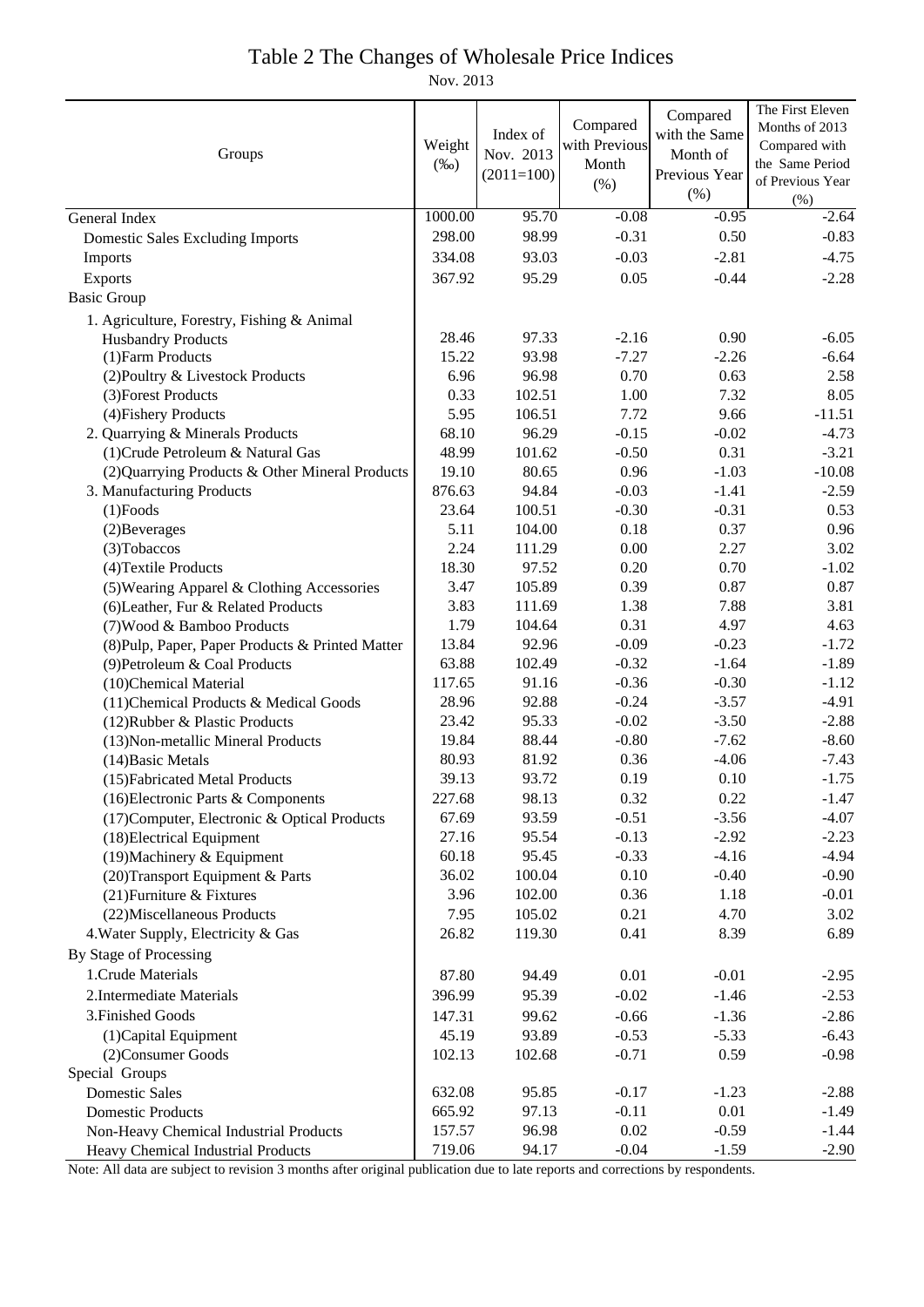## Table 3 The Changes of Import Price Indices

Nov. 2013

|               | Groups                                                                                  | Weight<br>$(\%0)$ | Index of<br>Nov. 2013<br>$(2011=100)$ | Compared<br>Month<br>(%) | Compared with<br>with Previous the Same Month<br>of Previous Year<br>(% ) | The First Eleven<br>Months of 2013<br>Compared with the<br>Same Period of<br>Previous Year (%) |
|---------------|-----------------------------------------------------------------------------------------|-------------------|---------------------------------------|--------------------------|---------------------------------------------------------------------------|------------------------------------------------------------------------------------------------|
|               | Basic Group (on N.T.D. Basis)                                                           |                   |                                       |                          |                                                                           |                                                                                                |
| General Index |                                                                                         | 1000.00           | 93.03                                 | $-0.03$                  | $-2.81$                                                                   | -4.75                                                                                          |
| Sec. 1        | <b>Animal Products</b>                                                                  | 8.61              | 107.48                                | 0.63                     | 11.30                                                                     | 7.68                                                                                           |
| Sec. 2        | Vegetable Products                                                                      | 18.11             | 91.30                                 | $-0.03$                  | $-11.16$                                                                  | $-3.18$                                                                                        |
| Sec. 4        | Prepared Foodstuffs, Beverages, Spirits & Tobacco                                       | 14.68             | 102.79                                | 0.08                     | $-0.76$                                                                   | 0.82                                                                                           |
| Sec. 5        | <b>Mineral Products</b>                                                                 | 251.08            | 95.94                                 | $-0.02$                  | $-0.82$                                                                   | $-5.28$                                                                                        |
| Sec. 6        | Products of The Chemical or Allied Industries                                           | 125.25            | 92.53                                 | 0.01                     | $-3.02$                                                                   | $-3.01$                                                                                        |
| Sec. 7        | Plastics & Articles Thereof; Rubber & Articles Thereof                                  | 36.74             | 85.53                                 | $-0.19$                  | $-5.36$                                                                   | $-7.57$                                                                                        |
| Sec. 8        | Leather & Articles Thereof                                                              | 4.12              | 114.97                                | 2.41                     | 10.67                                                                     | 5.29                                                                                           |
| Sec. 9        | Wood & Articles of Wood                                                                 | 5.15              | 104.40                                | 0.42                     | 5.34                                                                      | 5.67                                                                                           |
|               | Sec. 10 Woodpulp, Paper & Articles Thereof                                              | 10.59             | 90.04                                 | 0.52                     | 1.81                                                                      | $-2.02$                                                                                        |
|               | Sec. 11 Textiles & Textile Articles                                                     | 13.17             | 83.91                                 | $-0.40$                  | 1.25                                                                      | $-5.00$                                                                                        |
|               | Sec. 13 Stone Materials, Glass & Glassware                                              | 13.33             | 71.11                                 | $-2.66$                  | $-16.85$                                                                  | $-20.00$                                                                                       |
|               | Sec. 15 Base Metals & Articles of Base Metal                                            | 99.49             | 81.01                                 | 0.43                     | $-5.11$                                                                   | $-7.57$                                                                                        |
|               | Sec. 16 Machinery, Electrical Equipment, TV Image & Sound Recorders,<br>Etc             | 326.36            | 95.37                                 | $-0.17$                  | $-3.98$                                                                   | $-4.49$                                                                                        |
|               | Sec. 17 Transportation Equipment                                                        | 23.03             | 98.86                                 | 0.40                     | $-1.07$                                                                   | $-2.00$                                                                                        |
|               | Sec. 18 Optical, Measuring, Medical Instruments, Musical Instruments &<br>Parts Thereof | 41.48             | 98.62                                 | $-0.21$                  | $-0.52$                                                                   | $-2.79$                                                                                        |
|               | Sec. 20 Miscellaneous Manufactured Articles                                             | 5.31              | 95.92                                 | $-0.11$                  | $-3.79$                                                                   | $-4.41$                                                                                        |
|               | Basic Group (on U.S.D. Basis)                                                           |                   |                                       |                          |                                                                           |                                                                                                |
| General Index |                                                                                         | 1000.00           | 92.60                                 | $-0.41$                  | $-4.10$                                                                   | -4.97                                                                                          |
| Sec. 1        | Animal Products                                                                         | 8.61              | 107.02                                | 0.25                     | 9.83                                                                      | 7.42                                                                                           |
| Sec. 2        | Vegetable Products                                                                      | 18.11             | 90.85                                 | $-0.41$                  | $-12.33$                                                                  | $-3.40$                                                                                        |
| Sec. 4        | Prepared Foodstuffs, Beverages, Spirits & Tobacco                                       | 14.68             | 102.31                                | $-0.30$                  | $-2.08$                                                                   | 0.61                                                                                           |
| Sec. 5        | <b>Mineral Products</b>                                                                 | 251.08            | 95.52                                 | $-0.40$                  | $-2.12$                                                                   | $-5.47$                                                                                        |
| Sec. 6        | Products of The Chemical or Allied Industries                                           | 125.25            | 92.10                                 | $-0.36$                  | $-4.30$                                                                   | $-3.22$                                                                                        |
| Sec. 7        | Plastics & Articles Thereof; Rubber & Articles Thereof                                  | 36.74             | 85.12                                 | $-0.56$                  | $-6.61$                                                                   | $-7.76$                                                                                        |
| Sec. 8        | Leather & Articles Thereof                                                              | 4.12              | 114.45                                | 2.03                     | 9.21                                                                      | 5.06                                                                                           |
| Sec. $9$      | Wood & Articles of Wood                                                                 | 5.15              | 103.90                                | 0.05                     | 3.95                                                                      | 5.42                                                                                           |
|               | Sec. 10 Woodpulp, Paper & Articles Thereof                                              | 10.59             | 89.58                                 | 0.15                     | 0.46                                                                      | $-2.23$                                                                                        |
|               | Sec. 11 Textiles & Textile Articles                                                     | 13.17             | 83.49                                 | $-0.78$                  | $-0.08$                                                                   | $-5.19$                                                                                        |
|               | Sec. 13 Stone Materials, Glass & Glassware                                              | 13.33             | 70.74                                 | $-3.02$                  | $-17.95$                                                                  | $-20.14$                                                                                       |
|               | Sec. 15 Base Metals & Articles of Base Metal                                            | 99.49             | 80.59                                 | 0.06                     | $-6.36$                                                                   | $-7.75$                                                                                        |
|               | Sec. 16 Machinery, Electrical Equipment, TV Image & Sound Recorders,<br>Etc             | 326.36            | 94.96                                 | $-0.53$                  | $-5.25$                                                                   | $-4.70$                                                                                        |
|               | Sec. 17 Transportation Equipment                                                        | 23.03             | 98.43                                 | 0.03                     | $-2.37$                                                                   | $-2.21$                                                                                        |
|               | Sec. 18 Optical, Measuring, Medical Instruments, Musical Instruments &<br>Parts Thereof | 41.48             | 98.18                                 | $-0.58$                  | $-1.84$                                                                   | $-3.00$                                                                                        |
|               | Sec. 20 Miscellaneous Manufactured Articles                                             | 5.31              | 95.50                                 | $-0.49$                  | $-5.06$                                                                   | $-4.62$                                                                                        |

Note: 1.All data are subject to revision 3 months after original publication due to late reports and corrections by respondents.

2.Definition scope of the basic group into section and chapter is correspondent with Harmonized System(HS).

Nevertheless, their names are simplified generally.